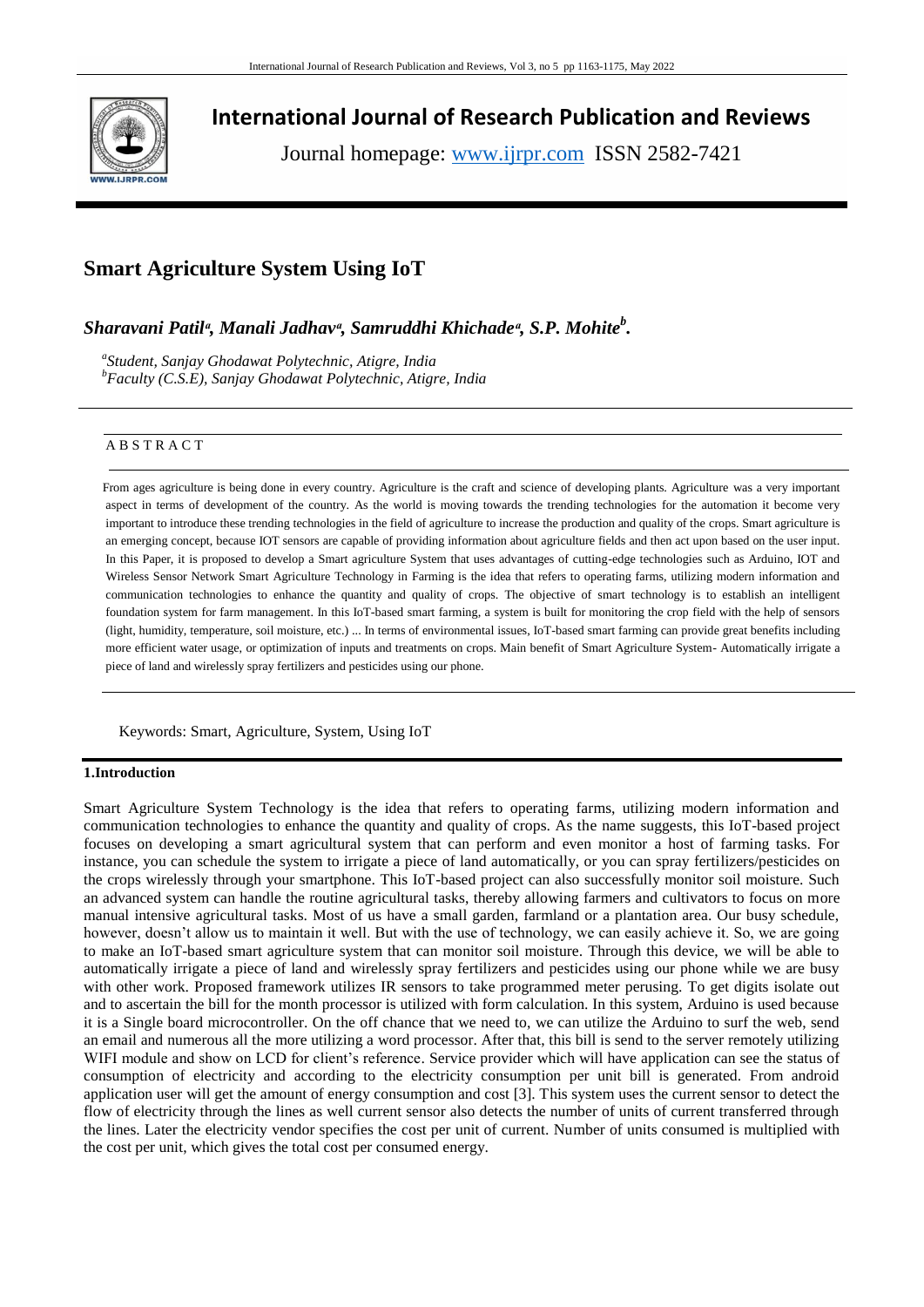# **2.LiteratureReview**

The system presented by aims at adopting IoT in agriculture to exploit automation approach. Monitoring environmental factors plays a vital role to increase the production of the efficient crops. Two most important natural factors are considered in this study namely temperature and humidity of the field. Humidity sensor sense the water in air. The proposed system consists of temperature (TMP007) humidity (HDC1010) sensors and CC3200 single chip. The CC3200 is a cheap and faster programmable WiFi MCU that enables true, integrated IoT development. If sensor sense abnormal reading, it transmits field information about the temperature, humidity to famers. A camera is linked with this chip to take images and send to farmers via MMS and subsequently the farmer will take appropriate action.Paper describes an online food menu is set up by the proposed food ordering system and as per theirwill customers can easily place the order. Also, customers can easily track the orders with the food menu. The management improve food delivery service and preserves customers database. Motivation to develop the system is from the restaurant management system. To get the services efficiently the users of the system provide various facilities. Restaurants as well as Mess facility is considered by our system for the customers. Mostly mess users are person who are shifted to new cities and this can be considered as a motivation to our system. Another motivation can be considered as the increasing use of smart phones by the customers, so that any users of this system get all service of the system. The system will be designed to avoid users doing fatal errors where users can change their own profile also where users can track their food items.

Benyezza H., Bouhedda M., Djellout K., and Saidi A. (2018). Smart Irrigation System Based Thing speak and Arduino. International Conference on Applied Smart Systems (ICASS). Doi: 10.1109/icass.2018.8651993.

A smart framework proposed to optimize the use of water and assist the famers to monitor their fields remotely without visiting their lands. System consists of two sensors, water level sensor and soil moisture sensor to monitor the moisture in soil. Sensed values transmit to Thing Speak cloud via ESP8266 Wi-Fi module. Talkback is created that makes commands whether water the plants or not. [1]

Rao R., and Sridhar B. (2018). IoT based smart cropfield monitoring and automation irrigation system. 2Nd International Conference on Inventive Systems and Control (ICISC). Doi: 10.1109/icisc.2018.8399118.

Exploits the LM35 temperature sensor and soil moisture sensor that is deployed in field and used to monitor the water supplements. Proposed a system comprises of LM35 temperature sensor, moisture sensor, RPi 3 model B, IC 3208 converter, relay and a buzzer. A threshold value 2.4v is set for soil moisture; this may vary from crop to crop. If the value is found less than the set threshold (2.4v in this case) the soil is classified as dry and signal is sent to turn on the water pump. Otherwise, Soil is classified as wet and motor will be turned OFF. The data acquire from sensors are ingested to the cloud and can be accessible to farmer via his/her mobile/PC. The system let the farmer when to turn ON/OFF the water pump.

Mishra D., Khan A., Tiwari R., and Upadhyay S. (2018)." Automated Irrigation System-IoT Based Approach". 3rd International Conference on Internet of Things: SmartInnovationandUsages (IoT-SIU). Available: https://ieeexplore.ieee.org/document/ 8519886 [Accessed 25 November 2019]. Uses single sensor and the purpose of this system is to decrease the wastage of resources (water, labour) and increase yields.System presented in [3] [4] can be improved by adding humidity sensor (humidity in air), pH sensor, water level sensor and weather monitoring sensor, GPS technology for a geographical area identification. Data transfer resolution is not mentioned. Implementation of machine learning (ML) will further make the system smart and automate. [4]

L. G., S. P., and V. R. (2017). Smart Agriculture System based on IoT and its Social Impact. International Journal of Computer Applications, 176(1), pp. 1-4. Doi: 10.5120/ijca201 7915500.

Suggested IoT based system that facilitates the water management, crop monitoring and pesticides control. The system has two section agro logger and cloud interface with mobile application. The agro logger comprises of Arduino mini pro microcontroller board, five sensors (LM35 temperature sensor, moisture sensor, barometric pressure sensor, humidity sensor and light sensor) and actuators (consists of sprinkler irrigation valve, fertilizer controlling valve, humidity water spray valve) and these are all connected with Xively (an IoT open source platform enabling developers to connect sensor information to the Web and to shape their own applications on it) via Wi-Fi wireless communication module. Two modes of operations are used in this system; manual mode and auto mode. In manual mode user has to operate sprinkler irrigation valve, fertilization supplements and water spray valve and in auto mode these activities performed by the system. If the sensed information crosses the predefined value heater or fan will be turned ON/OFF. Water consumption is control via Android app in manualmode.[2]

# **3. Objective and Scope**

#### **3.1Objective of project:**

Farming is the main occupation in India which accounts to more than 60per of Indian economy. Use of ineffective means of farming leads to decrease in crop output requiring large manpower. Many farmers are abstaining from farming as they could not produce enough profit. We being engineers tend to propose innovative means of farming which will be cost efficient will also boost the economy.

### **3.2 Scope of project:**

Our proposed system will be highly beneficial to farmers as farming accounts to more than 60per of occupation in our country. Also crop production will be increased if our system is used as it uses IOT different sensors to gather information regarding irrigation outputs also provides protection to farms. Also, farmers can use remote technology activate/deactivate water pumps which are powered by clean sources of energy thus keeping the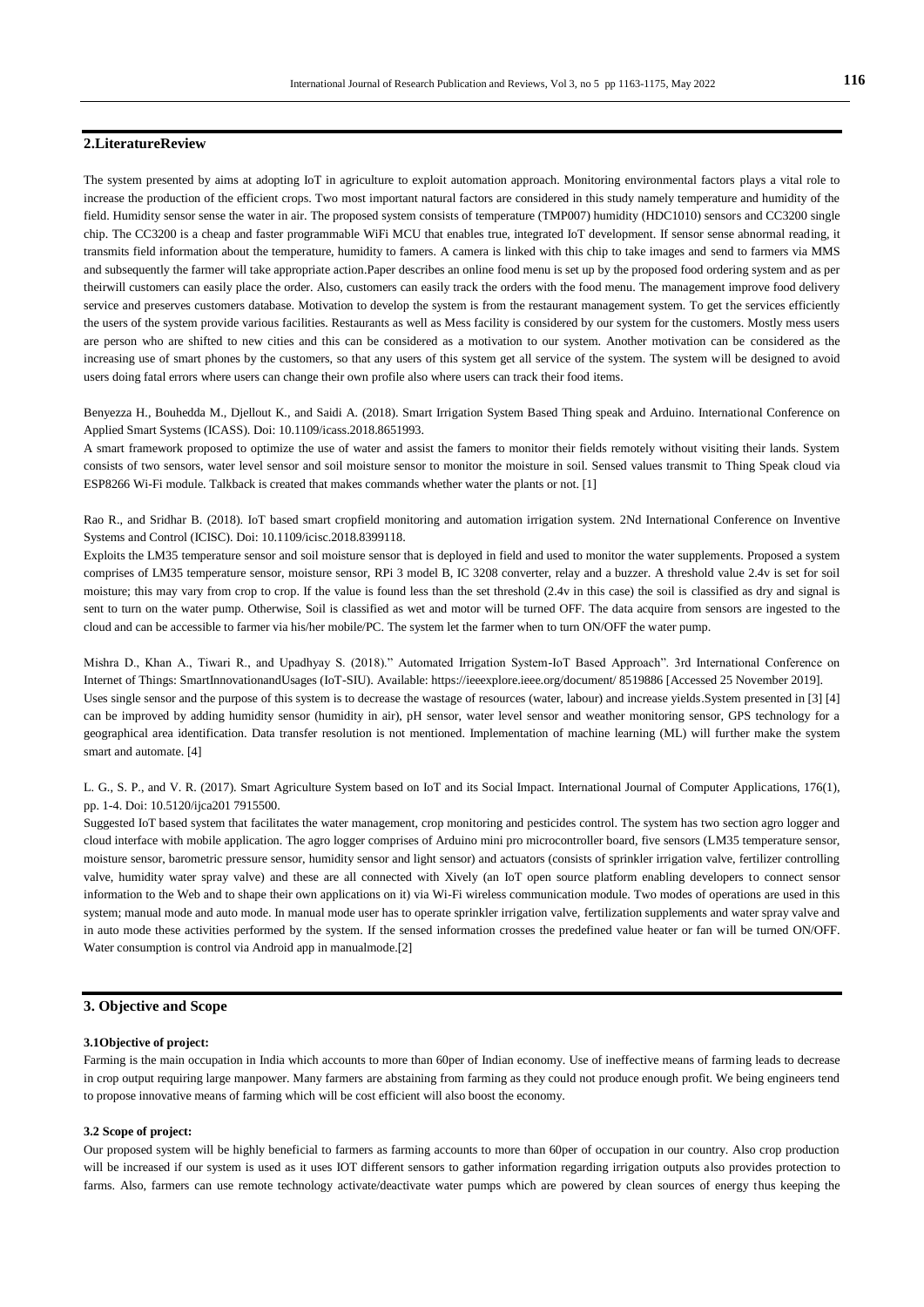environment clean. We made our project user friendly keeping in mind that our main customers are farmers who are not so educated. First of all, we have to teach them and show them how our project works and how they will be benefited.

# **4. Core Technology**

#### **4.1.1.1. WHAT IS C**

C is a programming language as we know .it is a general-purpose computer programming language. It was created in the 1970s by Dennis Ritchie at Bell Labs, and remains very widely used and influential. By design, C's features cleanly reflect the capabilities of the targeted CPU's. It has found lasting use in operating systems, device drivers, protocol stacks, though decreasingly for application software, and is common in computer architectures that range from the largest supercomputers to the smallest micro-controllers and embedded systems.

### **4.1.1.2 USES OF C**

C language is much popular for embedded systems programming due to its flexibility. Programs written in C programming language are easy to read, understand and edit. C language is free, and you do not have to pay anything even if you are using C language for embedded systems. 4.1.1.2 FEATURES OF C The main features of C language include low-level access to memory, a simple set of keywords, and a clean style, these features make C language suitable for system programming's like an operating system or compiler development. Features of C Programming Language: Procedural Language. Fast and Efficient.

#### **4.1.1.2 FEATURES OF C**

The main features of C language include low-level access to memory, a simple set of keywords, and a clean style, these features make C language suitable for system programming's like an operating system or compiler development. Features of C Programming Language: Procedural Language. Fast and Efficient.

### **4.1.1.3. C LOOP USED IN OUR PROJECT void loop ():**

The loop is another function that Arduino uses as a part of its structure. The code inside the loop function runs over and over as long as the Maker Board is turned on.; (semicolon) The end of a command or statement.

#### **4.1.2. Arduino uno**

The Arduino Uno is a type of Arduino board that is provided as an opensource board that uses an ATmega328p microcontroller in the board. The Arduino Uno contains a set of analog and digital pins that are input and output pins which are used to connect the board to other components. There are a total of fourteen I/O pins placed inboard in which six are analog input pins. The board has a USB connection that can be used to a power supply to the board. The board is used for electronics projects and used to design the circuit.

#### **4.1.2.1. What is Arduino uno?**

The Arduino UNO is categorized as a microcontroller that uses the ATmega328 as a controller in it. The Arduino UNO board is used for an electronics project and mostly preferred by the beginners. The Arduino UNO board I type of Arduino board only. The Arduino board is the most used board of all Arduino boards. The board contains 14 digital input/ output pins in which 6 are analog input pin, one power jack, USB connector, one reset button, ICSP header, and other components. All these components are attached in the Arduino UNO board to make it functioning and can be used in the project. The board is charged by USB port or can be directly charged by the DC supply to the board.

#### **4.1.2.2. Why is Arduino uno used?**

The Arduino UNO board is mostly used by the beginners that can use in electronics project and do programming in this board. The board has regular innovation and a bug fix in the design of the board to make the board suitable for the project's use. The Arduino UNO board is considered as the most used board and a standard board used by the rookie in their projects. The Arduino UNO board is primarily used over other Arduino products because of the following reasons. 1) As the board can be easily connected to the other computer system via USB port. The USB port fixed in the board serves two purposes. It can be used to supply the power supply to the board and can act as a serial device to connect the board to a computer system. 2) The board is capable to get the power supply from DC adaptor having a voltage of 12 V. The board can be charged from this external power supply.

#### 4..3.1 KodularCreator

Kodular Creator (formerly known as Makeroid) is the main web app andthe core of all services.It is built primarily for newcomers to computerprogramming to create software applications for the Android operatingsystem (OS). It has a user graphical interface,similar to Scratch, MITApp Inventor, and its distributions. Only by dragging and dropping a fewcomponents, and joining some blocks as in Scratch the app is made.ItrunsonGoogleAppEngine,usingseveralGoogleCloudservices.

ThereisaProject'sDashboardwithcardscontainingeachappdetails.On the creator area, there are two pages:Designer and Blocks.On theDesignerthereisatoppanelwithdropdownsandfourmainsections:Palette,Mock,ComponentsandProperties.OnthePalettesectionthereis a list of all available components to drop on phone's Mock to design theapp. All components can be viewed as a list with its parent in the Compo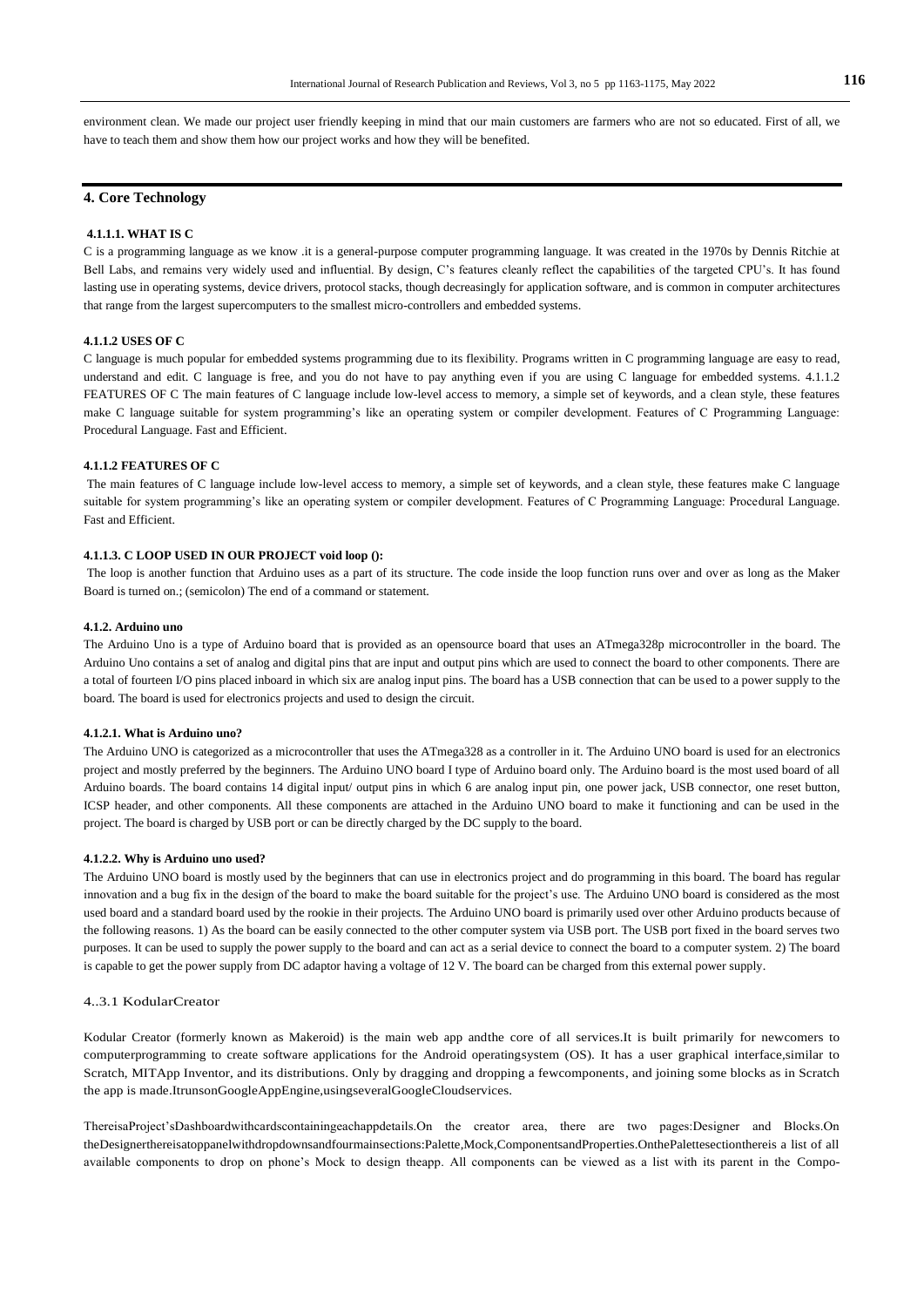nentspanel,andonPropertiessectionuserscanchangevisualpropertiesofthosecomponents.OntheBlockspagethereisaBlocklypanelwhichisusedtojoinb lockstocodetheapp.



4.3.1.1. AppLayout

# **5. UML Diagrams**

# **5.1 Flowchart:**



**Figure 5.1.1 Flowchart**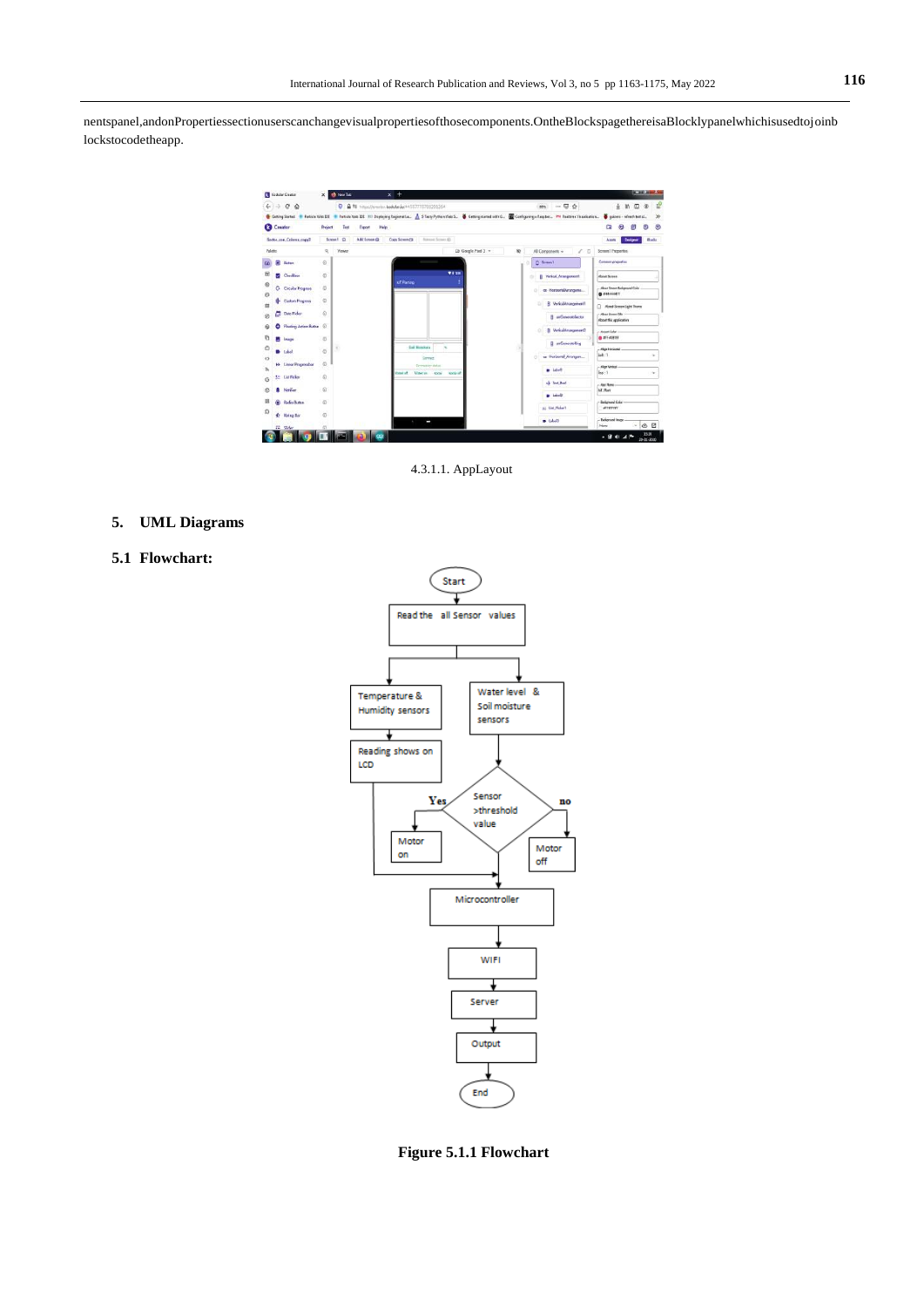# **5.2 Data Flow Diagrams:**









**6.System Coding**

1 void setup(){  $\overline{2}$ int fertilizerpin=7; 3 int waterpin=6;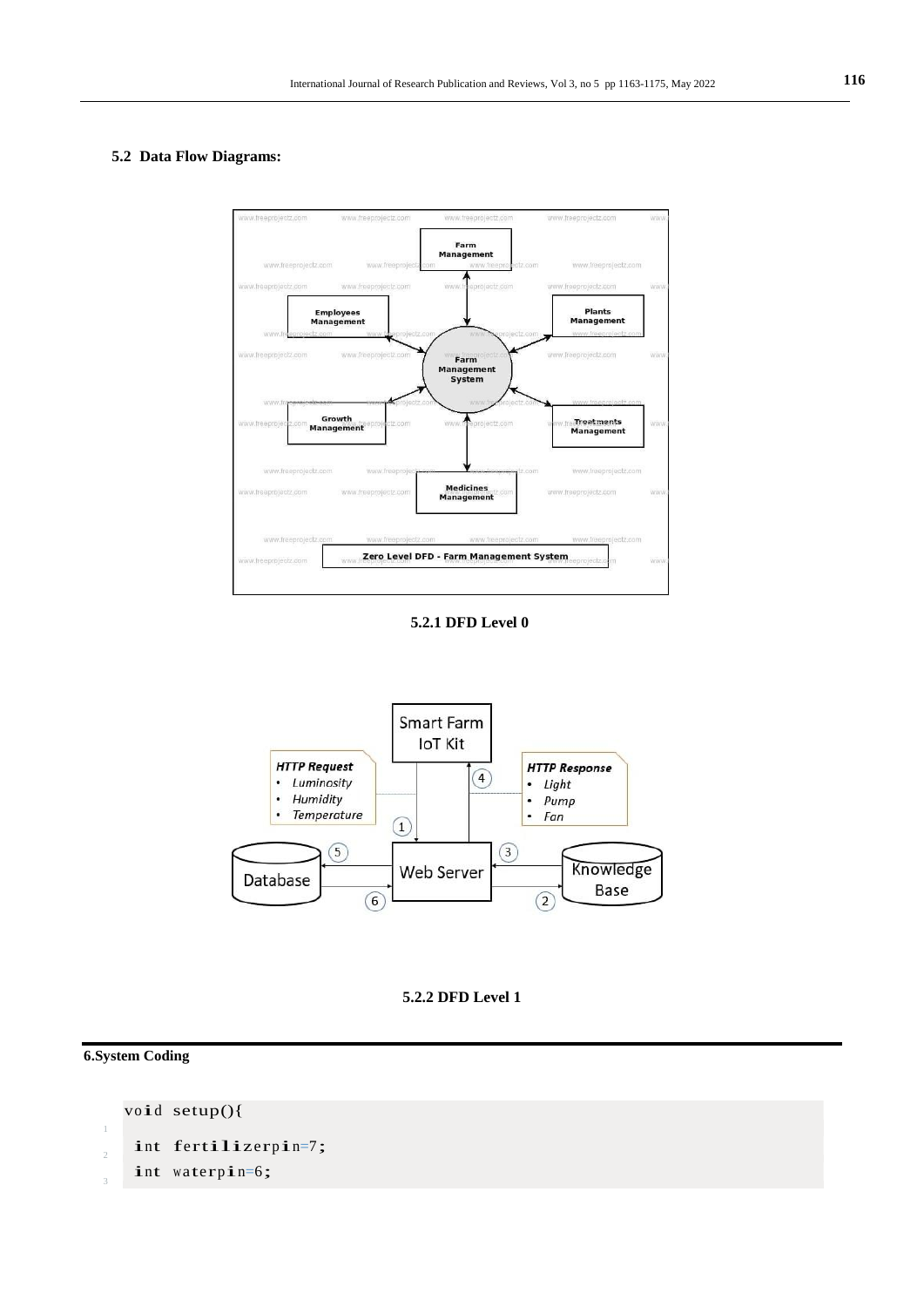```
4
     flo
tsoilraw=0.0;
     a
 5
     a<br>flo tsolimoist=0.0;
     a
6
    int senpin=A0;
     int average;
 8
    int val;
\overline{9}int readval=0;
10
    int serialA=0;
11
12
    }
13
   void setup()
14 {
15
      Serial.begin(9600);
16
      pi
Mode(senpin,INPUT);
      n
17
      n<br>pi Mode<mark>(fertilizerpin,</mark>1);
      n
18
      n<br>p<mark>i</mark> Mode(waterp<mark>i</mark>n,1);
      n
19
20
21
22
23
24
25
       pinMode(13,OUTPUT);
    }
   voidloop(){
       if(Serial.available()>2){ 
         serialA=Serial.parseInt();
      }
\int_{26} if(serialA==4){
27
      digitalWrite(fertilzerpin,1);
28
    }
29
       if(serialA==8){
30
31
      digitalWrite(fertilizerpin,0);
32
    }
33
         if(scria1A==7) {
34
      soilraw=analogRead(senpin);
35
      soilmoist = map(soiIraw,1024,0,0,100);36
      for(inti=0;i<160;i++)
```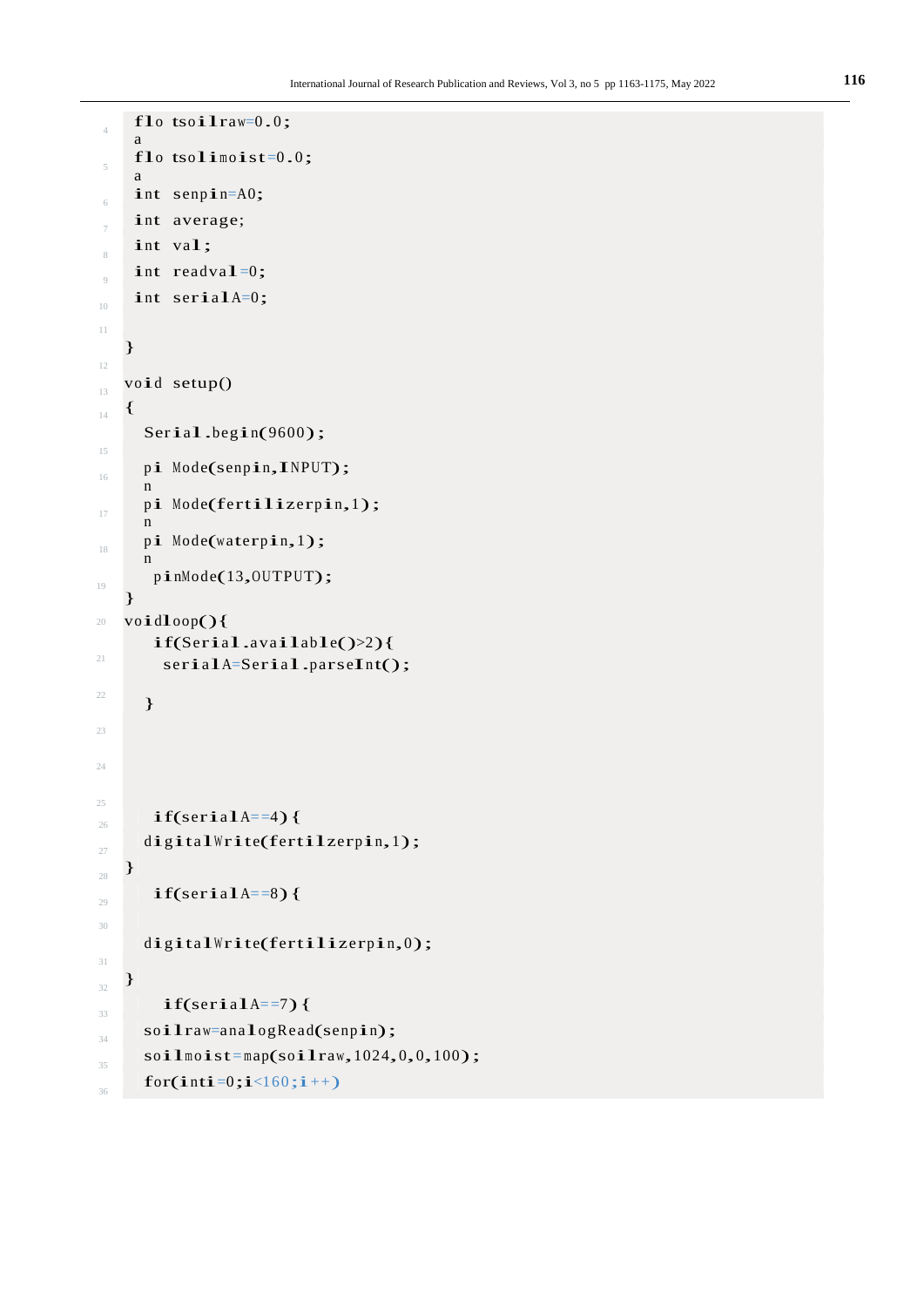```
37
38
39
40
41
        average=average+soilmoist;
      }
     val=average/160;
     average=0;
42
43
44
45
46
47
48
49
    Serial.println(val); 
    delay(1200);
    if(va1<40)digitalWrite(waterpin, HIGH);
      ]
      if(val>60){ 
       digitalWrite(waterpin,LOW);
       }
       }
```
# **6.1 Screenshots:**



**Figure 6.1.1 Starting Screen** This is a Starting Screen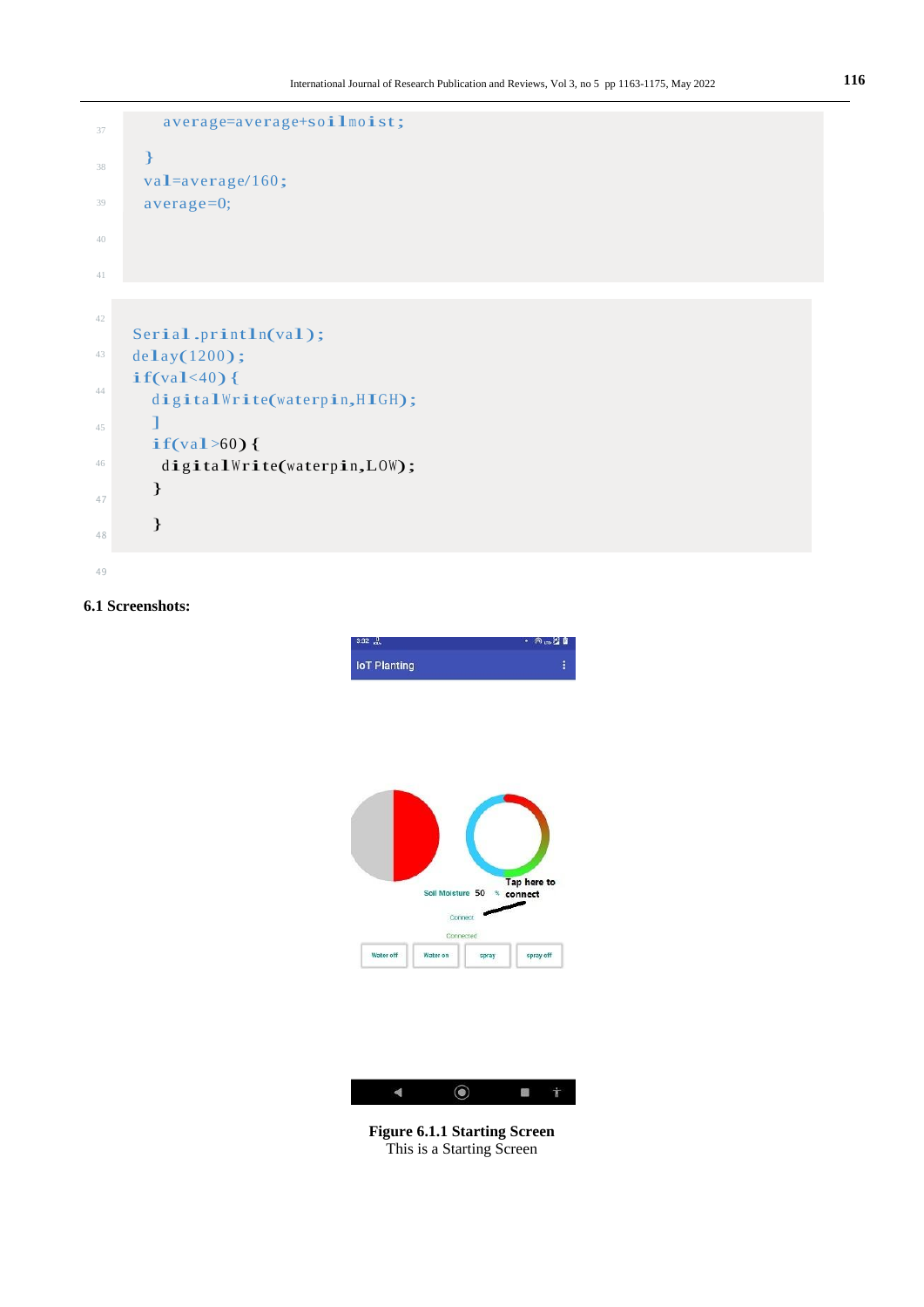



 **Figure 6.1.2 Bluetooth Devices for connection**







**Figure 6.1.3 Showing the data**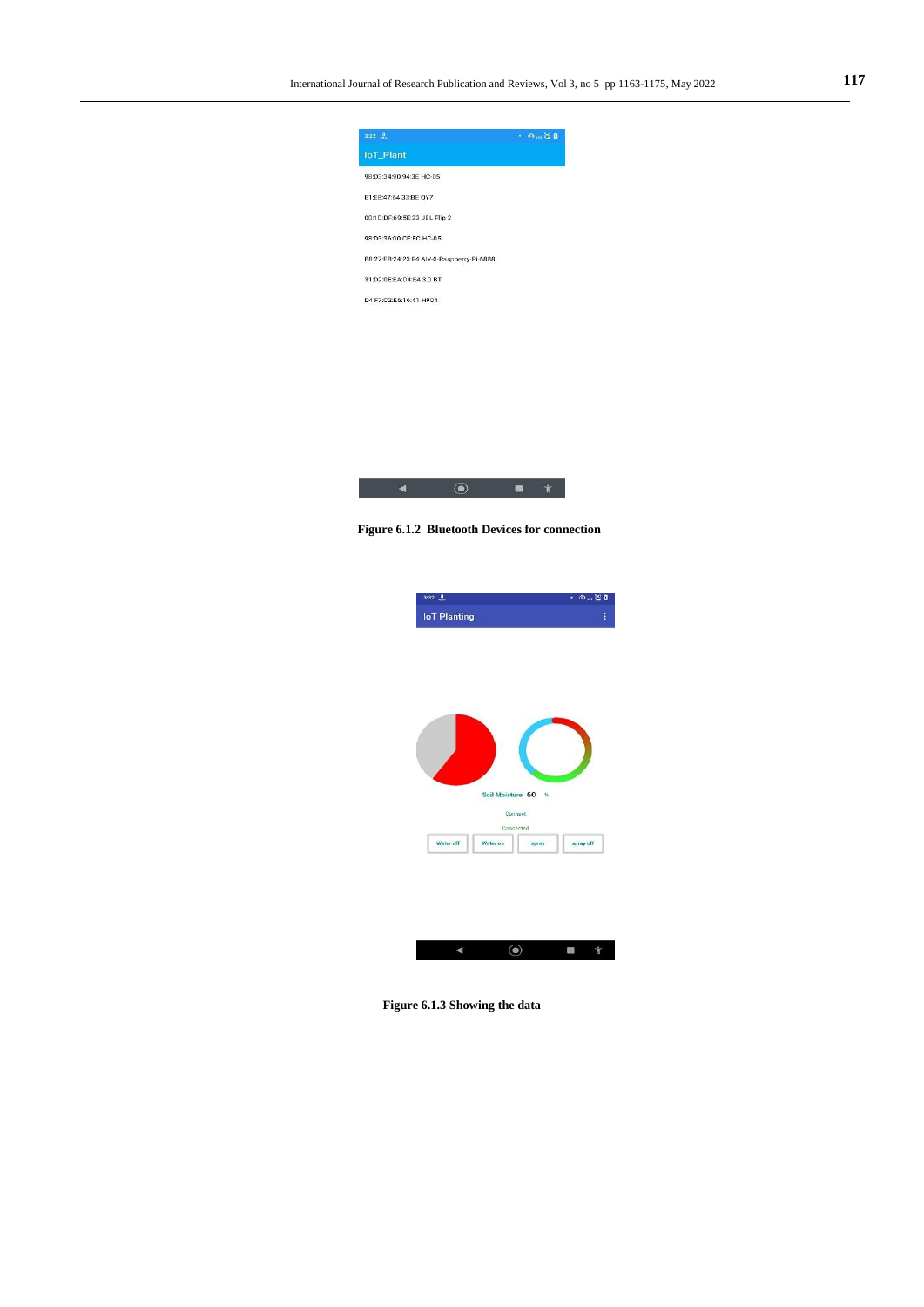

**Figure 6.1.4 Version Error**



**Figure 6.1.5 blue tooth connectivity error**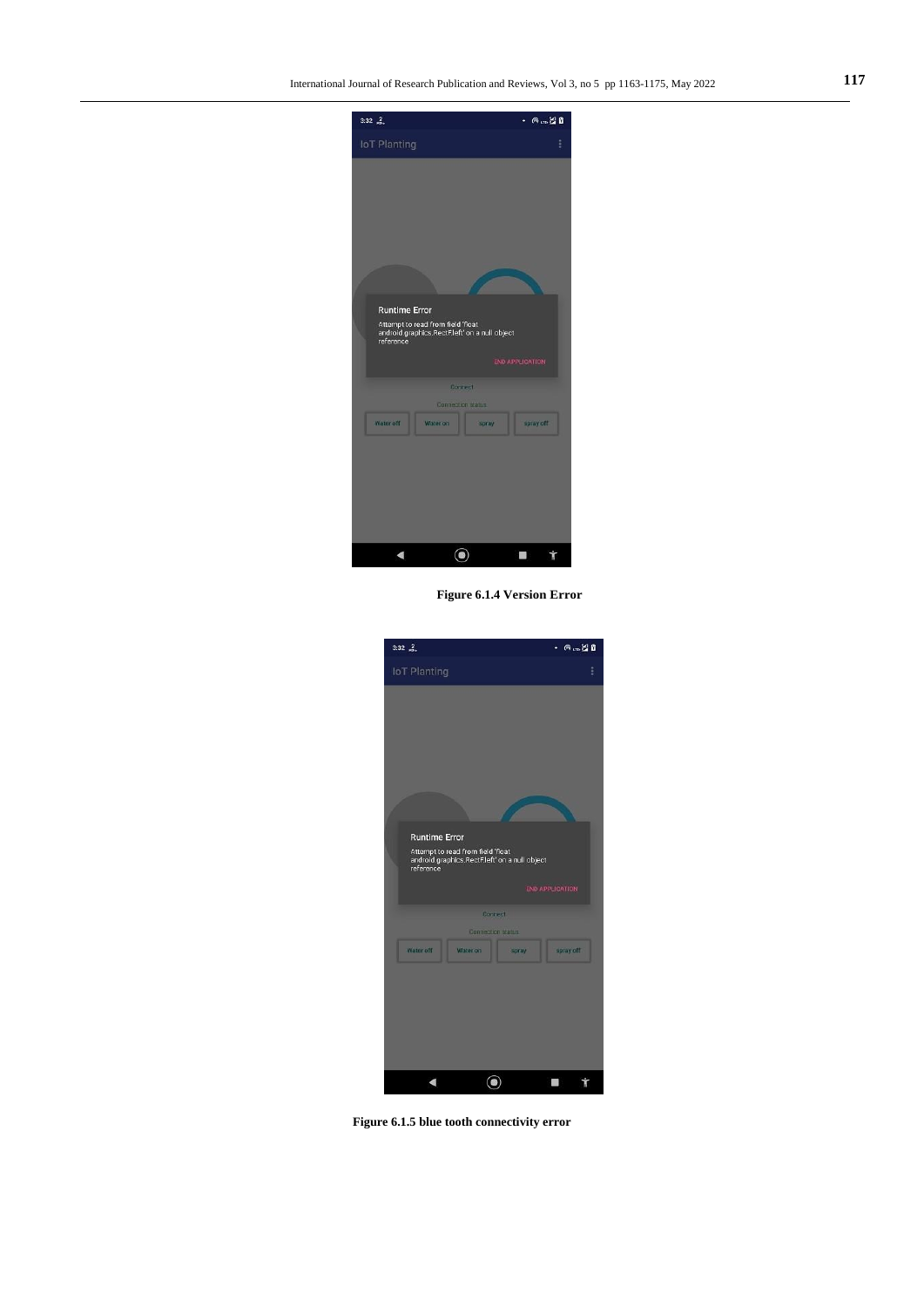# **7.Testing and Results of Project**

# **7.1TESTING METHODOLOGIES**

- Black box Testing
- White box Testing

# **7.1 LEVELS OF TESTING**

- Unit Testing
- Integration Testing
- System Testing

#### **7.1TESTING METHODOLOGIES**

#### **Black box Testing**

It is the testing process in which tester can perform testing on an ap- plication without having any internal structural knowledge of application.Usually Test Engineers are involved in the black box testing.

### **White box Testing**

It is the testing process in which tester can perform testing on an appli- cation with having internal structural knowledge. Usually, The Developers are involved in white box testing.

# **LEVELS OF TESTING**

#### **Unit Testing**

Unit Testing concentrates on the verification of the smallest element of the program i.e., Module. In this testing all control paths are tested to identify errors within the bounds of the module. The important goal of unit testing is to isolate each part of the program and show individual parts are correct. It is very easy to perform and requires less amount of time because the modules are smaller in size. In unit testing it is possi ble that the outputs produced by one unit become input for another unit hence, if incorrect output produced by one unit is provided as input to the second unit, then it also produces wrong output. If this process is not corrected, the entire software may produce unexpected outputs. To avoid this,all the units in the software are tested independently using unit –testing. In unit testing, the units are tested to ensure that they operate correctly. In software engineering the unit testing is not just performed once dur ing software development, but repeated whenever the software is modified.

#### **Integration Testing**

When unit testing is complete, integration testing begins. In integration testing the tested units are combined together to form system as whole. The aim of this testing is to ensure that all modules are working properly according to user's requirements when they are combined. The integration test takes all tested individual modules, integrate them, test them again and develop the software. It ensures that all modules work together prop- erly and transfer accurate data across their interfaces.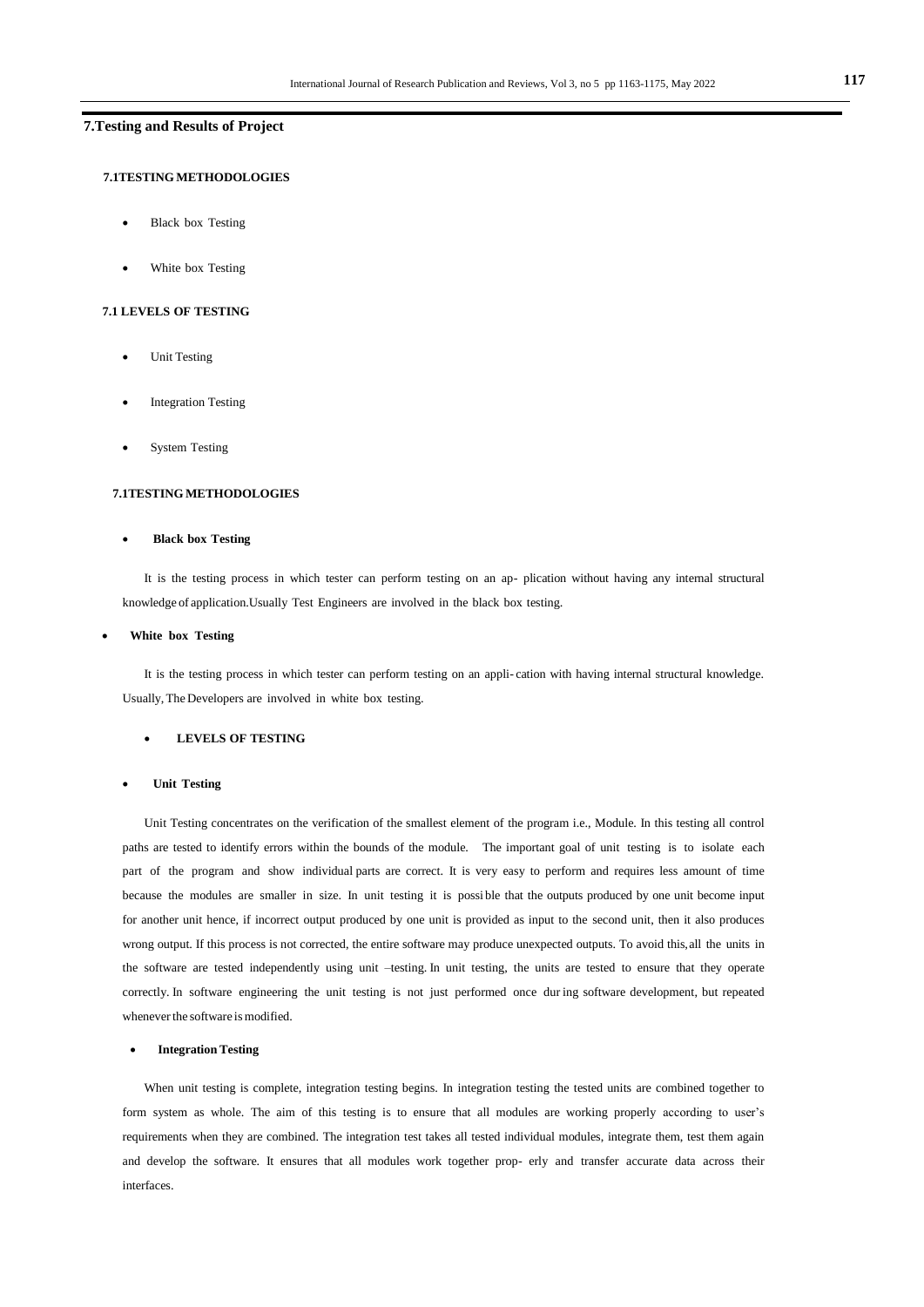**Integration testing contains:** -

- Non **–Incremental integration:** The entire program is tested asa whole and all errors are identified.
- **Incremental integration:** The program is constructed and testedin small segments, to find out errors.

#### **System Testing**

System testing is the next level in the testing and tests the system as a whole. Once, all the components are integrated, the application as a whole is tested to see that it meets Quality Standards. This type of testing is performed by a specialized testing team. System testing can be defined as "a testing conducted on a complete, integrated system to ensure that the system is according to its specified requirement".

### **Test Development**

- Test case Development (check list)
- Test Procedure preparation. (Description of the test cases)

### **Test Execution**

• Implementation of test cases. Observing the result.

# **Result Analysis**

- Expected value: is nothing but expected behavior of application
- Actual value: is nothing but actual behavior of the application

### **Bug Tracing**

- Collect all the failed cases, prepare documents.
- **Reporting**
	- Prepare document (status of the application)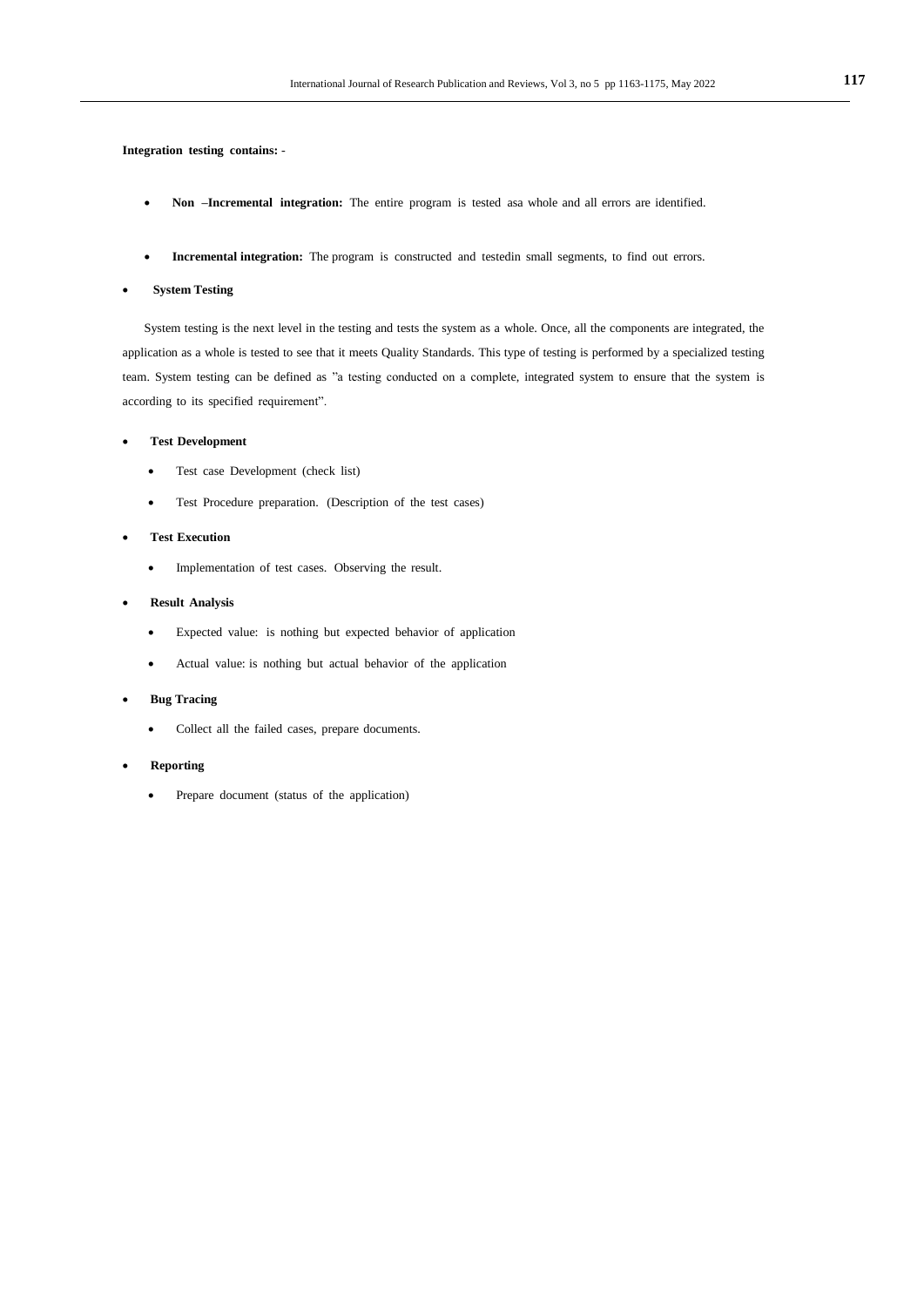# **Example for GUI Test cases**

| T.C.<br>No.  | <b>Description</b>                                                                | <b>Expectedvalue</b>                                                            | <b>Actual value</b>         | <b>Result</b> |
|--------------|-----------------------------------------------------------------------------------|---------------------------------------------------------------------------------|-----------------------------|---------------|
| $\mathbf{1}$ | Checking<br>whether<br>all<br>the<br>components are properly ar- ranged<br>or not | GUI<br>The<br>con-tain<br>must<br>the<br>all<br>components properly<br>arranged | Arranged<br>prop-<br>early. | Pass          |
| 2            | Checking<br>the<br>alignment of com- ponents placed.                              | The align-ment should be<br>in proper<br>way                                    | Alignment shouldbe correct. | Pass          |

Table 7.2.1 GUI Test Case

# **System Configuration**

# **HardwareRequirement**

Operating System-Windows 7 ,

Windows 8, Android

Arduino App Arduino

Compiler Languages- C

koduler Creater

# **Software Requirement**

Processor - Core 2 DuoRAM - 512 MB (min)

Relay Module - 2 Soil

moisture sensorBluetooth

HC 05 Solenoid Value

Pipes Wires